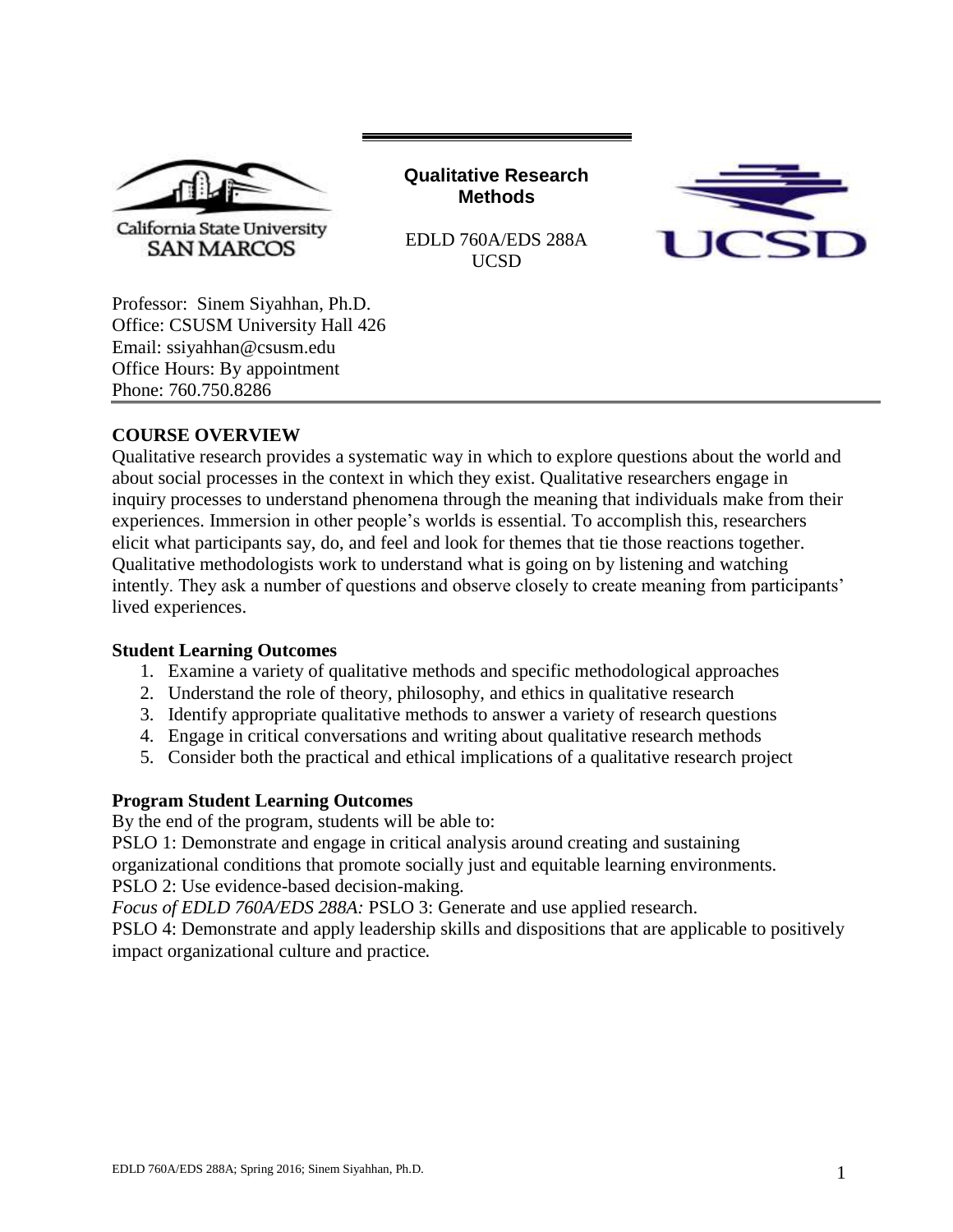### **CSUSM SCHOOL OF EDUCATION MISSION**

The mission of the School of Education community is to collaboratively transform education. We:

Create community through partnerships Promote and foster social justice and educational equity Advance innovative, student-centered practices Inspire reflective teaching and learning Conduct purposeful research Serve the School, College, University and Community

# **BASIC TENETS OF CSUSM SCHOOL OF EDUCATION CONCEPTUAL FRAMEWORK**

- Student centered education
- Research and theory specific to the program field inform practice
- Connections and links between coursework and application
- Strong engagement between faculty and candidates
- Co-teaching clinical practice
- Culturally responsive pedagogy and socially just outcomes

### **CSUSM School of Education attendance policy**

Students *must* participate in 80% of the course sessions to receive credit for this course. Additional absences may further impact the course grade. If the absence is predictable (e.g. professional obligation), the student should inform the instructor ahead of time. If the absence is unanticipated, the student should initiate contact with the instructor as soon as possible. Notification of an absence does not constitute an excuse.

#### **CSUSM Accommodation Services**

Students with disabilities requiring reasonable accommodations are approved for services through the Disabled Student Services Office (DSS). This office is located in Craven Hall 5205, and can be contacted by phone at (760) 750-4905 or TTY (760) 750-4909. Students authorized by DSS to receive reasonable accommodations should meet with their instructor.

#### **CSUSM Academic Honesty Policy**

Students will be expected to adhere to standards of academic honesty and integrity, as outlined in the Student Academic Honesty Policy. All assignments must be original work, clear and errorfree. All ideas/material that are borrowed from other sources must have appropriate references to the original sources. Any quoted material should give credit to the source and be punctuated accordingly.

Academic Honesty and Integrity: Students are responsible for honest completion and representation of their work. Your course catalog details the ethical standards and penalties for infractions. There will be zero tolerance for infractions. If you believe there has been an infraction by someone in the class, please bring it to the instructor's attention. The instructor reserves the right to discipline any student for academic dishonesty, in accordance with the general rules and regulations of the university. Disciplinary action may include the lowering of grades and/or the assignment of a failing grade for an exam, assignment, or the class as a whole.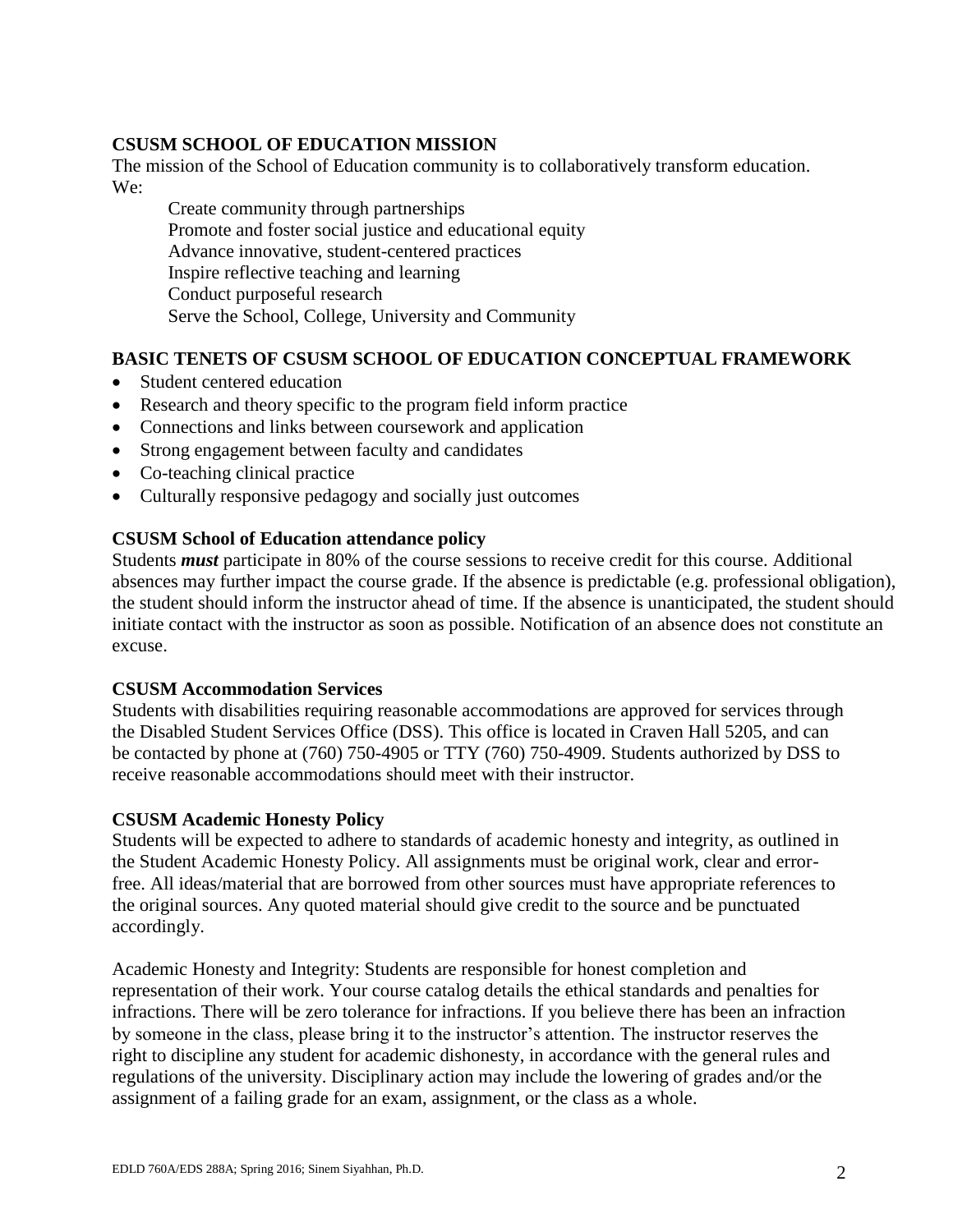Incidents of Academic Dishonesty will be reported to the Dean of Students. Sanctions at the University level may include suspension or expulsion from the University.

Refer to the full Academic Honesty Policy at: [http://www.csusm.edu/policies/active/documents/Academic\\_Honesty\\_Policy.html](http://www.csusm.edu/policies/active/documents/Academic_Honesty_Policy.html)

### **Plagiarism**

As an educator, it is expected that each candidate (course participant) will do his/her own work, and contribute equally to group projects and processes. Plagiarism or cheating is unacceptable under any circumstances. If you are in doubt about whether your work is paraphrased or plagiarized see the Plagiarism Prevention for Students website

[http://library.csusm.edu/plagiarism/index.html.](http://library.csusm.edu/plagiarism/index.html) If there are questions about academic honesty, please consult the University catalog.

### **OUR LEARNING COMMUNITY**

The following Community Agreements and Teaching/Learning philosophy will serve as the foundational principles by which we relate to each other as we learn together. As a community, we can add specifics to these principles as we need.

### **Community Agreements**

- We speak from our own experience
- We are open to hearing others
- We share air time
- We are willing to have our thinking challenged
- We respect confidentiality
- We share experiences that are issue focused, not necessarily who said it or where
- Each of us participates using a "value added" approach by expanding upon ideas, providing examples, and/or expressing a different perspective.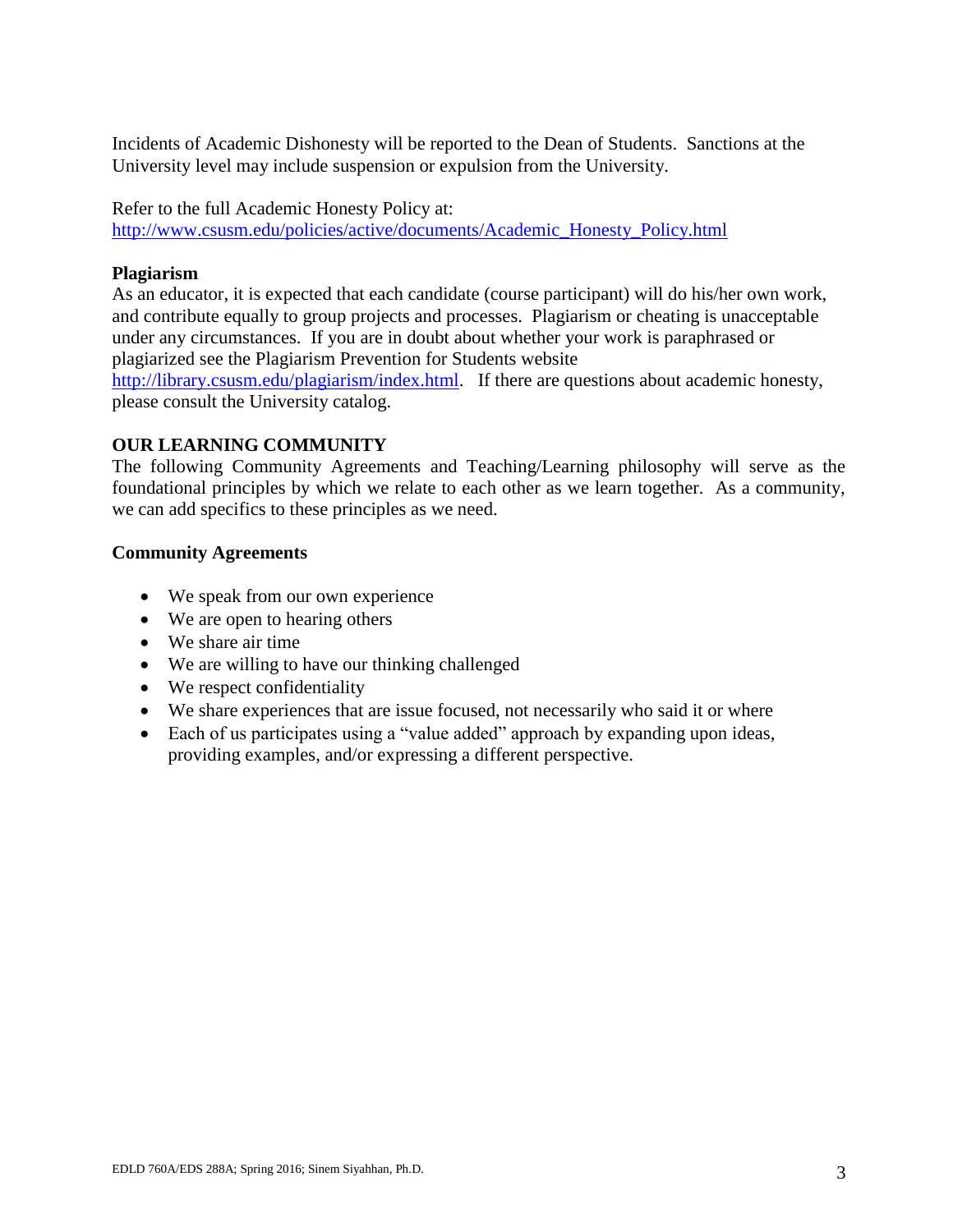## **GRADING STANDARDS Grading Scale:**

### **General Evaluation/Feedback Rubric**

| Does not meet standards (B      | <b>Approaching Standards</b>              | <b>Meets Standards (A)</b>      |
|---------------------------------|-------------------------------------------|---------------------------------|
| or below)                       | $(A - /B)$                                |                                 |
| • Includes some of the required | · Includes required elements as           | · Includes required elements as |
| elements as delineated in the   | delineated in the syllabus.               | delineated in the syllabus.     |
| syllabus.                       | • All components of the                   | • All components of the         |
| • Some components of the        | assignment are included.                  | assignment are included.        |
| assignment are included.        | • Provides concrete details of            | • Provides concrete details of  |
| • Provides a few concrete       | the information required for              | the information required for    |
| details of the information      | the assignment.                           | the assignment and makes        |
| required for the assignment.    | • Includes personal                       | clear connections to class      |
| • Includes personal             | viewpoints.                               | discussions, readings and       |
| viewpoints.                     | • Good organization.                      | activities.                     |
| • Organization hard to follow.  | • Has few, if any, mechanical             | • Insightful commentary using   |
| • Many mechanical errors,       | errors including APA format.              | personal viewpoints supported   |
| including APA format.           | $\bullet$ Holds interest – is interesting | by current learning.            |
| • Hard to read.                 | to read.                                  | • Presents clear and logical    |
| • Little sentence/vocabulary    | • Some sentence/vocabulary                | organization of thoughts.       |
| variety.                        | variety.                                  | • Has few, if any, mechanical   |
|                                 |                                           | errors including APA format.    |
|                                 |                                           | • Holds interest – is engaging  |
|                                 |                                           | and thought-provoking to the    |
|                                 |                                           | audience.                       |
|                                 |                                           | • Uses a sophisticated scholar  |
|                                 |                                           | researcher vocabulary and       |
|                                 |                                           | sentence structure.             |

### **If you are unable to submit an assignment by the due date, it is your responsibility to contact the instructor before the due date.**

This rubric represents general guidelines we will use to evaluate your work. As a doctoral candidate it is critical that you communicate your ideas through multiple formats. The written word is a powerful demonstrator of your knowledge, skills, and disposition. Therefore, we hold high expectations of your performance, and we are committed to providing you with useful and meaningful feedback that will support your learning and continued development as an educational leader.

In general, we believe a doctoral student:

 Completes all assignments on time and demonstrates the ability to summarize, analyze, and/or reflect at sophisticated and complex levels.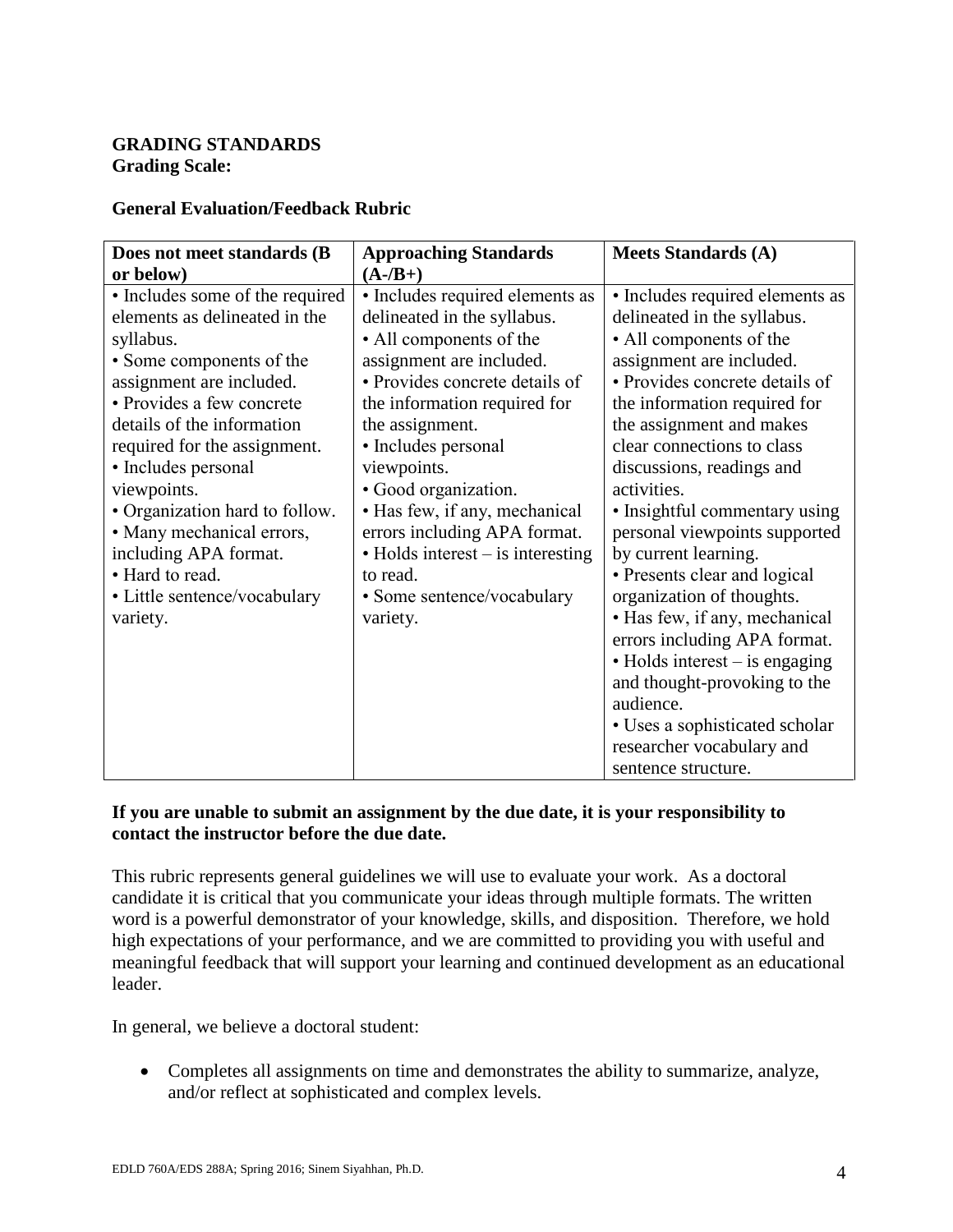- Varies sources of information for assignments, demonstrating high degree of effort in pursuing varied perspectives around important educational issues.
- Completes all the reading assignments and develops thoughtful and thorough responses.
- Produces work that reveals a strong commitment to self-discovery and learning.
- Produces work at a highly professional level in terms of both writing and content.
- Develops a high quality presentation, demonstrating significant learning around a contemporary issue.
- Presents confidently and intelligently, demonstrating effective teaching skills.
- Completes assignments in/out of class with a focus on learning and exploration, pushing him/herself to better understand the profession through quality work.
- Attends every class meeting and is fully engaged during class.
- Pushes him/herself to new understandings by participating in discussions, sharing his/her opinions, and valuing others' perspectives.
- Contributes to the positive environment of the class by respecting all members.

# **COURSE TEXTS AND READINGS**

- Required: Creswell, J. (2013). *Qualitative Inquiry and Research Design: Choosing Among Five Approaches* (3rd Edition). Thousand Oaks, CA: SAGE Publications.
- Required: Additional articles self-identified.

# **COURSE REQUIREMENTS**

As adult learners it is assumed that you will read the texts and articles critically, develop questions and analyses, and complete written assignments that will facilitate your own learning and class discussions. It is assumed that all students will work to their highest level since mastering research skills will enable you to conduct and complete a high quality dissertation.

## *Participation (20%)*

Your attendance and active participation are essential to achieving the student learning outcomes for this course. Students are expected to come prepared to discuss the readings and to engage in challenging conversations that support the further development of one's academic voice. Students should bring the textbook with them to every class.

## *Reflection Blog Posts—Due February 20, 24 & March 2 by 11:55PM (40%)*

You will find a qualitative research article on a topic of what you are thinking about studying for your dissertation. Read it and write a blog post that processes the article's major ideas and reflects on the systematic inquiry described within. Each reflection should contain the following elements:

- 1. APA citation of the article you studied
- 2. A summary of and overall impressions about what you read
- 3. Identification of sections or passages that resonated with you
- 4. Questions you have about aspects in the readings

You will respond to two other blog posts of your peers. Your reflection should be at least 650 words. You will receive an invitation from wordpress.com to join our class blog site: [https://qualitativeresearchreflections.wordpress.com/.](https://qualitativeresearchreflections.wordpress.com/) Follow the link provided in the invitation.

Make sure to create a username and a password to be able to write and publish a blog post. More information will be provided in class.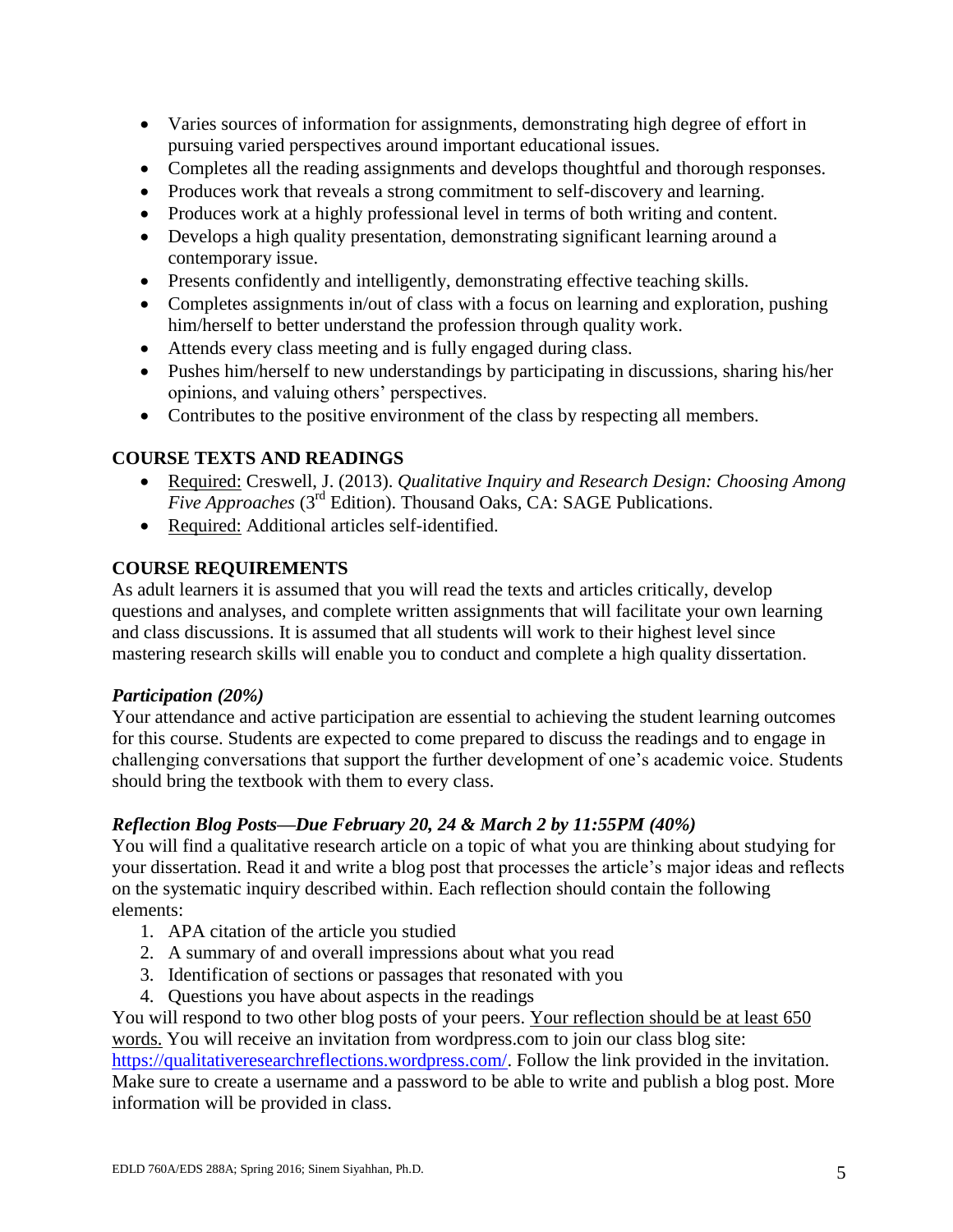#### *Synthesis Paper—Due March 16 by 11:55PM (40%)*

The final project for the class is writing a paper that synthesizes your understanding of the connection between research questions and methodology in terms of what you are thinking about studying for your dissertation. You may/should include your learning from Dr. Hofstetter's quantitative methods course as well. The focus of this paper will be (a) your understanding of how a researcher determines the most effective methodology for answering any given research question(s) and (b) how this learning connects to your own potential research topic. The paper should include the following elements:

- 1. **Problem Statement:** A description of the topic you want to study; include a discussion of why this is a meaningful topic to study. Make sure to identify the need for what you propose to do about the topic.
- 2. **Literature Review:** A brief review of existing research on your specific topic. Make sure to identify areas of research related to your topic.
- 3. **Theoretical Framework:** A set of assumptions that inform your topic and guide the research questions of your research study.
- 4. **Research Questions:** A set of questions you plan to investigate as part of your study.
- 5. **Methodology:** A discussion of what methodological approach or approaches might be best suited to explore your research questions; be sure to include the rationale behind your thinking.
- 6. **Summary:** A 250 words summary of numbers 1-5 (think 'elevator pitch').

Your synthesis paper should be at least 1500 words. You will create your synthesis paper in a Google Document, and will share it with me at [ssiyahhan@gmail.com.](mailto:ssiyahhan@gmail.com) More information will be provided in class.